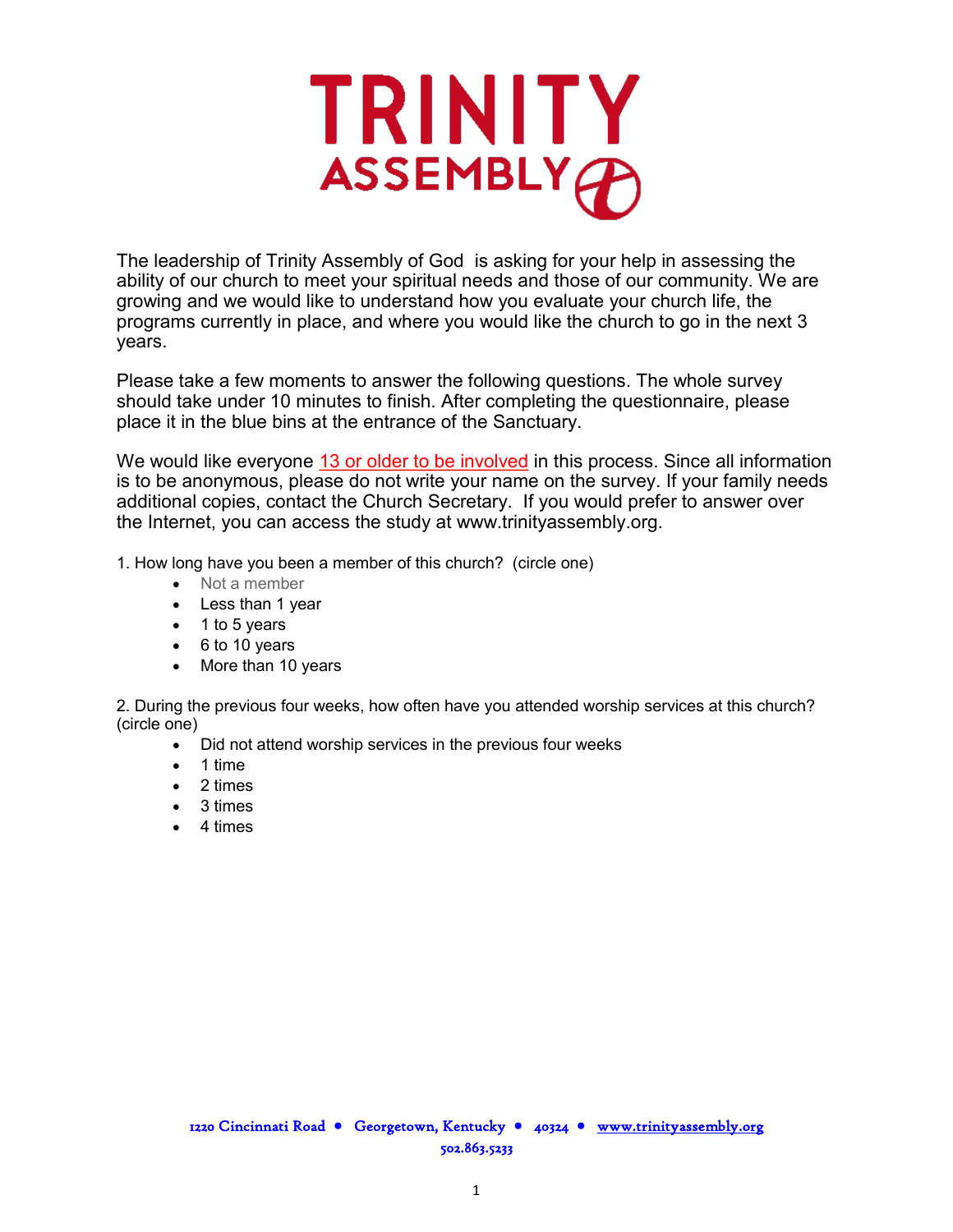3. How likely are you to recommend Trinity to the following groups?

|                              | Definitely<br>would not | Probably<br>would not | Might or<br>might not | Probably<br>would | Definitely<br>would |
|------------------------------|-------------------------|-----------------------|-----------------------|-------------------|---------------------|
| Families with<br>Children    |                         |                       |                       |                   |                     |
| <b>Teens</b>                 |                         |                       |                       |                   |                     |
| Single or<br>divorced adults |                         |                       |                       |                   |                     |
| Married couples              |                         |                       |                       |                   |                     |
| Adults 65 or<br>older        |                         |                       |                       |                   |                     |
| Unchurched<br>adults         |                         |                       |                       |                   |                     |

4. If you would hesitate to recommend this church to any group, please tell us why.

5. If you remain in this community, how likely are you to continue to attend this church? (circle one)

 $\mathcal{L}_\text{max}$  and  $\mathcal{L}_\text{max}$  and  $\mathcal{L}_\text{max}$  and  $\mathcal{L}_\text{max}$  and  $\mathcal{L}_\text{max}$  and  $\mathcal{L}_\text{max}$ 

 $\mathcal{L}_\text{max}$  and  $\mathcal{L}_\text{max}$  and  $\mathcal{L}_\text{max}$  and  $\mathcal{L}_\text{max}$  and  $\mathcal{L}_\text{max}$  and  $\mathcal{L}_\text{max}$ 

- Definitely will continue
- Probably will continue
- Might or might not continue
- Probably will not continue
- Definitely will not continue

6. Do you feel that your spiritual life is stronger than it was two years ago? (circle one)

- Much stronger
- Somewhat stronger
- About the same
- Not as strong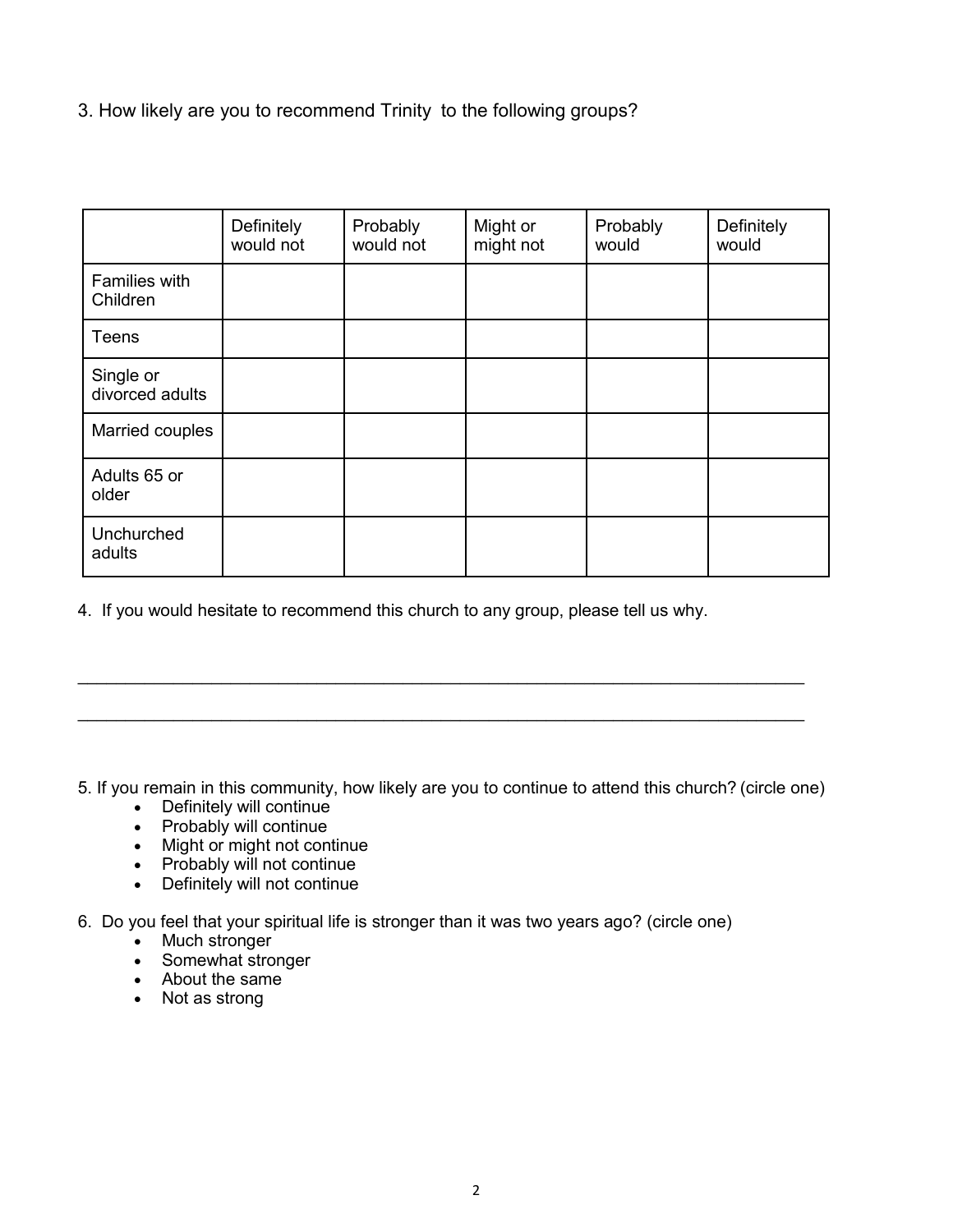7. In your opinion, how much emphasis should the church be putting on the following:

|                                      | Much less | Somewhat<br>less | About the<br>same | Somewhat<br>more | Much more |
|--------------------------------------|-----------|------------------|-------------------|------------------|-----------|
| Evangelism                           |           |                  |                   |                  |           |
| Youth ministry                       |           |                  |                   |                  |           |
| <b>Older Adults</b>                  |           |                  |                   |                  |           |
| Families with<br>Children            |           |                  |                   |                  |           |
| Outreach<br>(Loving Scott<br>County) |           |                  |                   |                  |           |
| <b>Book Studies</b>                  |           |                  |                   |                  |           |
| Leadership<br>Development            |           |                  |                   |                  |           |
| Spiritual Growth                     |           |                  |                   |                  |           |
| <b>Missions</b>                      |           |                  |                   |                  |           |
| Women's study/<br>groups             |           |                  |                   |                  |           |
| Men's study/<br>groups               |           |                  |                   |                  |           |
| Small groups                         |           |                  |                   |                  |           |
| Wednesday<br>night classes           |           |                  |                   |                  |           |
| Diversity                            |           |                  |                   |                  |           |
| Singing services                     |           |                  |                   |                  |           |
| Special<br>Fellowship<br>events      |           |                  |                   |                  |           |
| On-line classes/<br>teaching         |           |                  |                   |                  |           |
| Zoom meetings                        |           |                  |                   |                  |           |